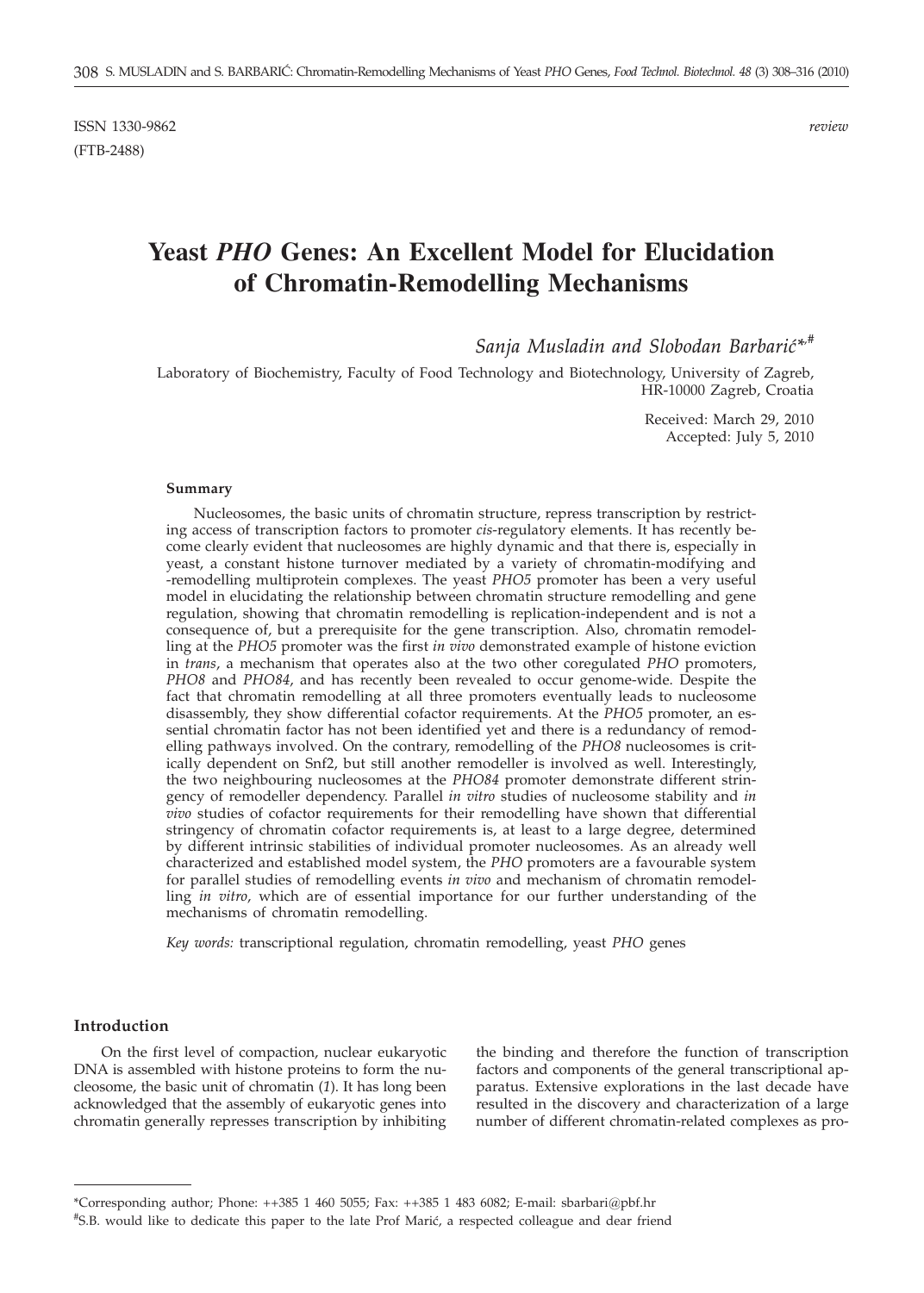moter-associated transcriptional coactivators or corepressors. It has also become evident that nucleosomes are highly dynamic and that there is a constant replication- -independent turnover of histones, especially in yeast promoters (*2–4*), mediated by chromatin-modifying and -remodelling complexes, histone chaperones, and histone variants (*5,6*). Modulation of nucleosome occupancy in the promoter region influences the usage of factor binding sites and thus provides an important level of transcriptional regulation.

Protein complexes that modify chromatin can be classified into two groups based on their modes of action. The first class, so-called chromatin-remodelling complexes, represents complexes that possess ATPase activity and use the energy of ATP hydrolysis either to slide nucleosomes along the DNA, to alter the nucleosome structure providing more accessible DNA, to exchange canonical histones for variant histones, or to disassemble nucleosomes and evict the histones from the promoter DNA (*7–9*). Several families of these remodelling complexes can be distinguished on the basis of the sequence homology of their ATPase subunit and different families are specialized for certain basic functions in chromatin-remodelling (for extensive review see references *7–11*). Remodellers in the SWI/SNF family, best exemplified by the yeast SWI/SNF complex and its homologues from *Drosophila* and humans, provide access to nucleosomal factor binding sites by nucleosomal movement (*12*) or ejection (*13*). Their functions are mostly correlated with promoter activation (*5,14*), but the roles of these complexes in transcriptional repression have also been reported (*5,7,14*). On the other hand, complexes of the ISWI family function in chromatin organization and nucleosome positioning (*15,16*), while those of the SWR1 family exchange canonical histones for histone variants (*17*).

The second class of chromatin-related factors, termed chromatin modifiers, involves proteins with different enzymatic activities that bring about covalent modifications of histones and thereby alter the chromatin structure. In particular, acetylation of the histone N-terminal tails has been known to be associated in a correlative way with transcriptional activation for more than 4 decades and histone acetyltransferase (HAT) activity of Gcn5, a subunit of the yeast SAGA complex, is the most extensively studied one *in vitro* and *in vivo* (for review see references *18–20*). Besides acetylation and deacetylation, histone tails undergo other covalent modifications which have come into focus during the last years and include phosphorylation, methylation and ubiquitination. The interplay between these histone modifications, the so called 'histone code', has been suggested to codetermine the transcriptional state of a gene (for review see *21* and references therein). It is not fully clear if covalent histone modifications are always involved in chromatin structure transitions, but several cases were reported where chromatin modifiers and remodellers collaborate to alter promoter chromatin structure, resulting in promoter activation (*6,22–25*).

The inducible yeast *PHO5* promoter was the first and still is one of the classic, best characterized examples of a massive chromatin transition concomitant with promoter activation. Transcription of the *PHO5* gene, which encodes an extracellular nonspecific acid phosphatase (*26*), is activated in response to a phosphate-starvation signal *via* the specific transcriptional activator Pho4 (*27*). Under repressive conditions, *i.e*. in phosphate-containing media, Pho4 is inactivated by multiple phosphorylations through the action of Pho80/Pho85, a cyclin/cyclin-dependent kinase complex, resulting in the export of phosphorylated Pho4 from the nucleus. The phosphate starvation signal brings about activation of Pho81, which inhibits kinase activity of Pho80/Pho85, and unphosphorylated Pho4 accumulates in the nucleus (*28*). Pho4-Pho2 interactions then result in the cooperative binding of the two proteins to the promoter and consequent activation of the *PHO5* gene transcription (*29*).

Under repressive conditions, the *PHO5* promoter region is covered by four positioned nucleosomes, interrupted only by a 70-bp hypersensitive region containing one of the two Pho4 binding sites (*30*). Upon promoter induction, Pho4 triggers a process of massive remodelling of the promoter chromatin structure (*31*), resulting in a 600-bp long nucleosome-free region (NFR). This allows binding of Pho4 to the second high affinity site, as well as binding of other required protein factors to the promoter and eventually the transcriptional activation.

The yeast *PHO8* promoter is coregulated by the same transactivator as *PHO5*, Pho4, and also shows a pronounced but distinct modulation of chromatin structure upon induction by phosphate depletion (*32*). Very recently our group and others have demonstrated that the strongest promoter of the *PHO* regulon, *PHO84*, is also regulated on the level of its chromatin structure modulation (*33,34*), but again distinct chromatin architecture and chromatin transition pattern were observed.

The fact that three *PHO* promoters are regulated by the same transactivation mechanism, *i.e. via* common specific activator Pho4, but use apparently distinct remodelling pathways for chromatin structure transition from a repressed to an active state, makes them an excellent model for elucidation of logic and basic mechanism involved in the modulation of promoter chromatin structure. In this review, current knowledge about their distinct chromatin architectures and differential chromatin-remodelling and -modifying cofactor requirements are summarized and discussed in terms of causal relationship between inherent promoter chromatin structure and remodelling pathways involved at particular promoter.

## **Transcriptional Regulation by Promoter Chromatin Structure Remodelling: Pioneer Studies with the** *PHO5* **Promoter**

The transition of chromatin structure at the *PHO5* promoter from a repressed to an active state was clearly demonstrated to be accompanied with transcriptional activation by pioneer work of Wolfram Hoerz almost 25 years ago. Under repressive conditions, *i.e.* in a phosphate-containing media, the *PHO5* promoter region is covered by positioned nucleosomes, but there is a short hypersensitive stretch of about 70 bp between nucleosomes –2 and –3. There are two regulatory elements in the *PHO5* promoter corresponding to the specific activator Pho4 binding sites. Importantly, one of the two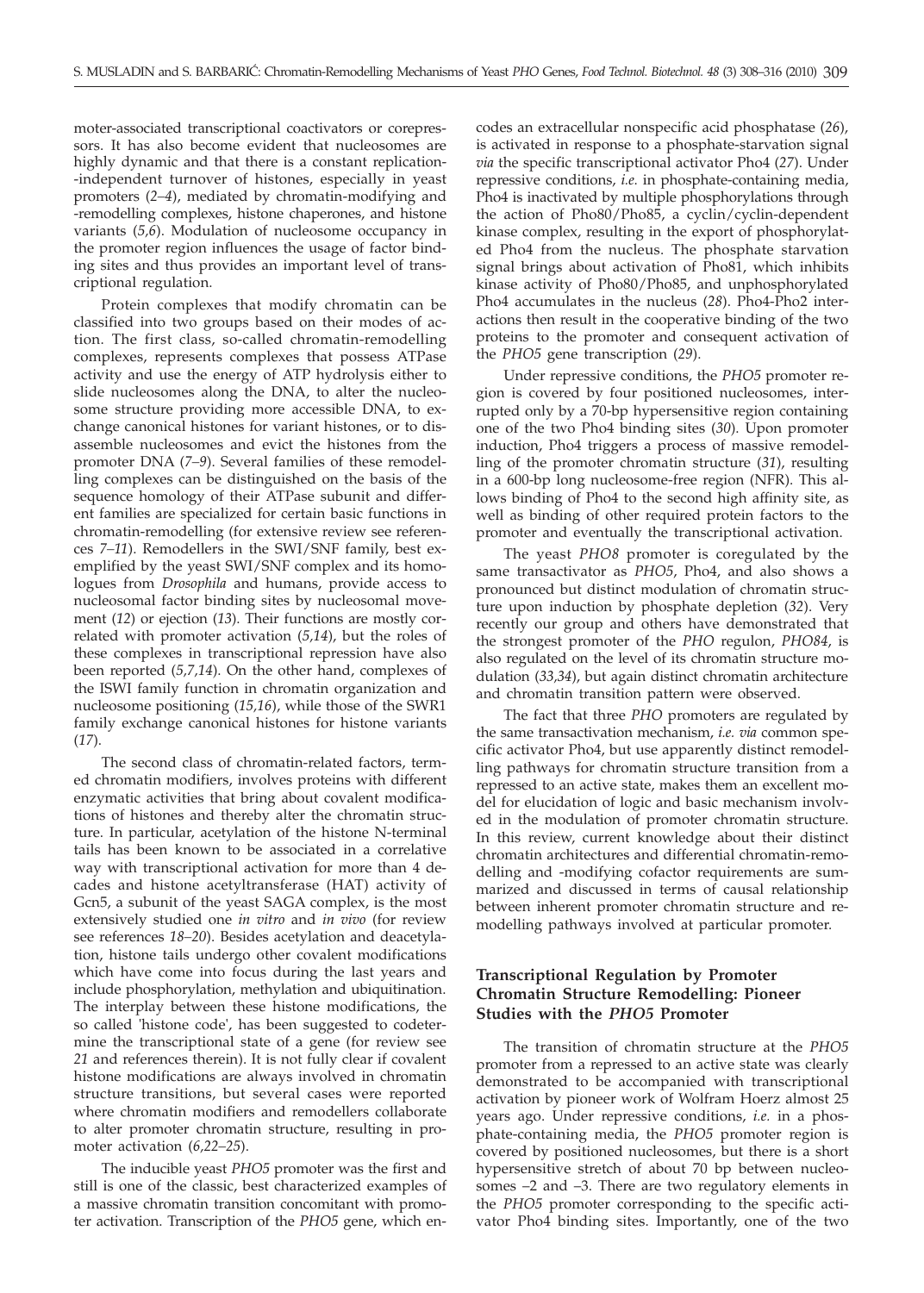Pho4 binding sites, UASp1, lies in this hypersensitive region, while the second Pho4 binding site, UASp2, is covered by nucleosome –2. Upon induction, a 600-bp region, covered by nucleosomes –1 to –4 in the repressed promoter, becomes extremely sensitive to DNase I (*30*). By a more quantitative analysis, using restriction nuclease digestion (*35*), it was found that the central part of this long hypersensitive region was almost fully accessible, while in the inactive promoter the accessibility of all restriction sites contained within positioned nucleosomes was not more than 10 %. This chromatin transition uncovers TATA box as well as UASp2 element, allowing Pho4 binding to this site (see below). In clear contrast to nucleosomes –1 to –4, restriction enzyme analysis showed that the accessibility of DNA covered by nucleosomes –5 and +1 did not significantly change under induction conditions, indicating that the structure of these nucleosomes is not altered upon promoter activation (*36*).

A rather important result revealed by studies with *PHO5* promoter in Hoerz's laboratory was the finding that upon induction, disruption of the four nucleosomes at the promoter occurs even if transcription is prevented by a deletion of the TATA box, clearly demonstrating that the chromatin transition is a prerequisite for the subsequent promoter activation rather than its consequence (*31*), and that chromatin opening mechanism is independent of interactions with the components of transcriptional machinery. Another finding of general importance in the field was that nucleosome disruption upon induction of the *PHO5* promoter also occurred in the absence of DNA replication (*37*). The regulatory role of the chromatin structure in the *PHO5* transcriptional activation was also demonstrated by a rather different approach. Elegant studies from the Grunstein's laboratory showed that depletion of H4 histone levels, which prevents the formation of intact nucleosomes, results in the partial activation of the *PHO5* promoter, under otherwise repressive conditions (*38*).

Early studies in Hoerz's laboratory, concentrating on the factors involved in remodelling of chromatin structure at the *PHO5* promoter, showed that this process critically required the transcriptional activator Pho4 (*39,40*). The requirement for coactivator Pho2 is probably an indirect effect *via* Pho4, since the binding of Pho4 to the promoter requires cooperative interactions with Pho2 (*29,41*). It was also shown that the absence of Pho2 can be compensated for by the overexpression of Pho4, but not *vice versa* (*39*). More detailed studies show that Pho4 triggers a process of chromatin remodelling through its activation domain and an attempt to separate a possible 'chromatin remodelling domain' from the transactivation domain has failed (*42,43*), suggesting that at least one of the roles of the activation domain was to recruit chromatin-modulating coactivator complexes to the promoter. This was confirmed by the later *in vitro* studies in Workman's laboratory with several acidic activators, including Pho4, showing the direct interactions of these activators with multiple SWI/SNF subunits (*44*). They also showed that yeast HAT complexes interact with similar sets of acidic activators like SWI/SNF (*45,46*). However, recruitment of chromatin-modulating complexes *via* the mediator complex and/or the holoenzyme could still be an alternative, redundant pathway (*47*).

As already mentioned, the *PHO5* promoter contains two binding sites for specific activator Pho4: one accessible low-affinity site, UASp1, localized in the extended linker region between nucleosomes –2 and –3 and another, high-affinity site UASp2, covered by nucleosome –2 under repressive conditions. Binding of Pho4 to UASp2 is of critical importance for *PHO5* activation (*40*). Pho4 binding to UASp2 under conditions of full induction in wild-type (wt) strain has only been detected at the open *PHO5* promoter, after the Pho4 bound to UASp1 induced remodelling that uncovered the UASp2 element (*48*). Moreover, the activation domain of Pho4 was critically important for Pho4 to access UASp2 (*42*), suggesting a pivotal role for chromatin remodelling by recruited factors. Activation of the *PHO5* promoter was therefore, expected to be critically dependent on chromatin-modulating activities.

# **A Network of Redundant Mutually Independent Remodelling Pathways Leads to Chromatin Structure Transition at the** *PHO5* **Promoter**

As mentioned before, the similarity between interactions of Pho4 and other activation domains with SWI/ SNF and SAGA complexes observed *in vitro* suggested overlapping functions of these two complexes *in vivo* (*49*). However, early findings showed that full induction of *PHO5* upon phosphate depletion was largely independent of both Gcn5 and Snf2 activities (*47,50*). On the other hand, the absence of Gcn5 or the inactivation of its HAT activity has been found to strongly reduce the promoter activity under repressive conditions, or under artificial conditions of submaximal promoter activation. Under such conditions and in the absence of Gcn5, nucleosome positions were randomized, suggesting that histone acetylation by Gcn5 must play a certain role in chromatin remodelling at the *PHO5* promoter (*50*). When we reexamined the effect of Gcn5, a strong decrease in the rate of chromatin remodelling in the absence of its HAT activity was observed, demonstrating an important novel contribution of Gcn5 in increasing the rate of gene induction, rather than affecting the final steady-state expression levels (*51*). Using chromatin immunoprecipitation, we found that SAGA is recruited to the *PHO5* promoter under induction conditions and only in the presence of Pho4 (*52*). Furthermore, it was shown that induction of *PHO5*, when remodelling was delayed in the absence of Snf2 (see below), resulted in localized increases in histone acetylation (*23*). This demonstrates that histones at the *PHO5* promoter are indeed modified by the HAT activity of SAGA in a targeted fashion and that the observed delay in chromatin remodelling in a *gcn5* strain might be due to the lack of hyperacetylation.

The finding that the absence of Gcn5 affects the rate rather than the final level of chromatin remodelling was a clear suggestion to examine a possible effect of Snf2 on the kinetics of *PHO5* induction. Indeed, the absence of Snf2, or the inactivation of the Snf2 ATPase activity, strongly delayed remodelling at the *PHO5* promoter, even more pronounced than the absence of Gcn5 (*53*).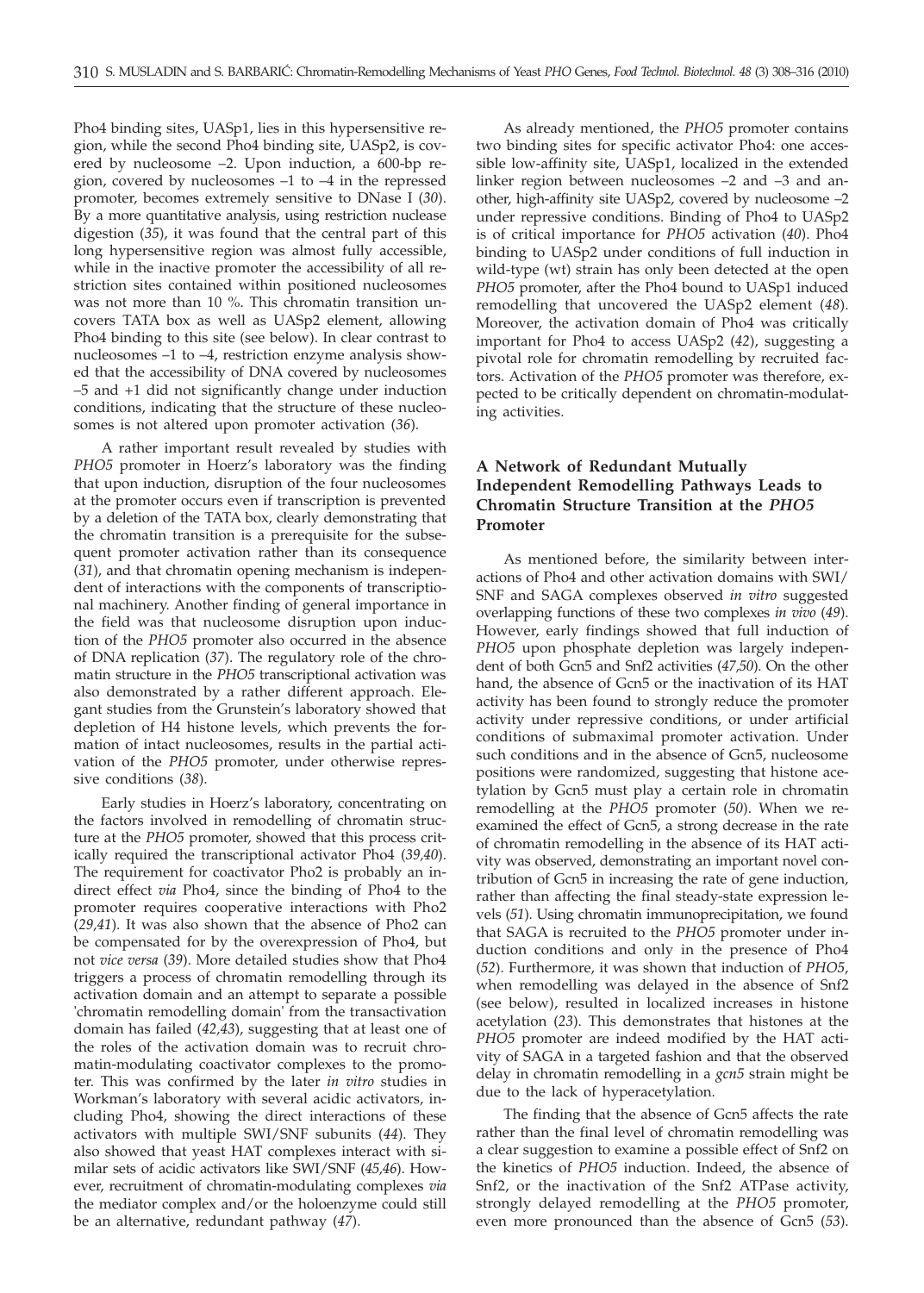As already mentioned, chromatin remodelling at the *PHO5* promoter occurs in the absence of transcription (*31*) and moreover, we have also demonstrated the complete independence of chromatin opening kinetics from *PHO5* transcription, not only under wt conditions, but even in the absence of Snf2 or Gcn5 (*53*). The rate of *PHO5* induction in the cells deleted for both *GCN5* and *SNF2* showed a synthetic phenotype, indicating a functional interplay of the two activities in modulation of the promoter chromatin structure (*53*). Elegant *in vitro* studies demonstrated that following recruitment through transcription factors, SWI/SNF is stably anchored to hyperacetylated nucleosomes *via* its bromodomain (*54*), suggesting that at least one of the roles of a prior histone hyperacetylation at the *PHO5* promoter could be the stabilization of SWI/SNF on the promoter chromatin. However, much stronger delay observed in the *gcn5 snf2* double mutant than in the *gcn5* strain indicated that Snf2 was involved in chromatin remodelling also in the absence of Gcn5.

The fact that the *PHO5* promoter could eventually be remodelled even in a strain lacking a functional SWI/SNF complex and Gcn5 suggested that an alternative remodelling pathway had to be involved. This was rather intriguing, especially since it had previously been shown that the *PHO8* promoter, which is activated with the same specific activator, was strictly dependent on remodelling activity of SWI/SNF complex and on HAT activity of Gcn5 (*55*; see below). We therefore performed a comprehensive search for additional remodelling machines involved in chromatin structure transition at the *PHO5* promoter. Practically all viable chromatin-remodeller mutants were examined and the main outcome of this *in vivo* study was that none of the tested chromatin cofactor mutations prevented *PHO5* promoter remodelling and the same was true even for several double mutants (*53*). Besides *snf2* deletion mutant, only *ino80* cells showed a strong delay in chromatin remodelling kinetics. The *snf2 ino80* double mutation had a synthetic kinetic effect, but eventually a high level of the *PHO5* induction was achieved. We could, therefore, conclude that Snf2 and Ino80 both participated independently of each other in remodelling process at the *PHO5* promoter. Moreover, high level of remodelling eventually achieved in the absence of both Snf2 and Ino80 suggested that even additional remodelling activities could be involved. Apparently, a complex network of redundant, mutually independent parallel remodelling pathways is involved in chromatin transition at the *PHO5* promoter (see Table 1; *23,33,53,55–57*).

Table 1. Summary of the effects on chromatin remodelling at *PHO5*, *PHO8* and *PHO84* promoters in chromatin cofactor mutants under different induction conditions

| Mutation  | Induction conditions | PHO promoters              |                      |                                     |                                     |                |
|-----------|----------------------|----------------------------|----------------------|-------------------------------------|-------------------------------------|----------------|
|           |                      | PHO <sub>5</sub>           | PHO8                 | PHO84                               |                                     | Reference      |
|           |                      |                            |                      | upstream<br>nucleosome              | downstream<br>nucleosome            |                |
| snf2      | full induction       | kinetic delay              | no remodelling       | no remodelling                      | kinetic delay                       | 23, 33, 53, 55 |
|           | submaximal induction | no remodelling             | n.d.                 | no remodelling                      | fully remodelled                    | 33,53          |
| gcn5      | full induction       | kinetic delay              | local<br>remodelling | kinetic delay                       | kinetic delay                       | 33,51,53,55    |
|           | submaximal induction | no remodelling             | n.d.                 | n.d.                                | n.d.                                | 50             |
| snf2gcn5  | full induction       | synthetic<br>kinetic delay | n.d.                 | no remodelling                      | final remodelling<br>not affected   | 33,53          |
| ino80     | full induction       | kinetic delay              | kinetic delay        | kinetic delay                       | kinetic delay                       | 33,53          |
|           | submaximal induction | no remodelling             | n.d.                 | no remodelling                      | fully remodelled                    | 33,53          |
| snf2ino80 | full induction       | synthetic<br>kinetic delay | n.d.                 | no remodelling                      | final remodelling<br>not affected   | 33,53          |
| ino80gcn5 | full induction       | synthetic<br>kinetic delay | n.d.                 | n.d.                                | n.d.                                | 53             |
| asf1      | full induction       | kinetic delay              | kinetic delay        | subtle effect<br>(strain dependent) | subtle effect<br>(strain dependent) | 33,56          |
|           | submaximal induction | no remodelling             | no remodelling       | n.d.                                | n.d.                                | 57             |
| snf2asf1  | full induction       | synthetic<br>kinetic delay | n.d.                 | n.d.                                | n.d.                                | 56             |

n.d. – not determined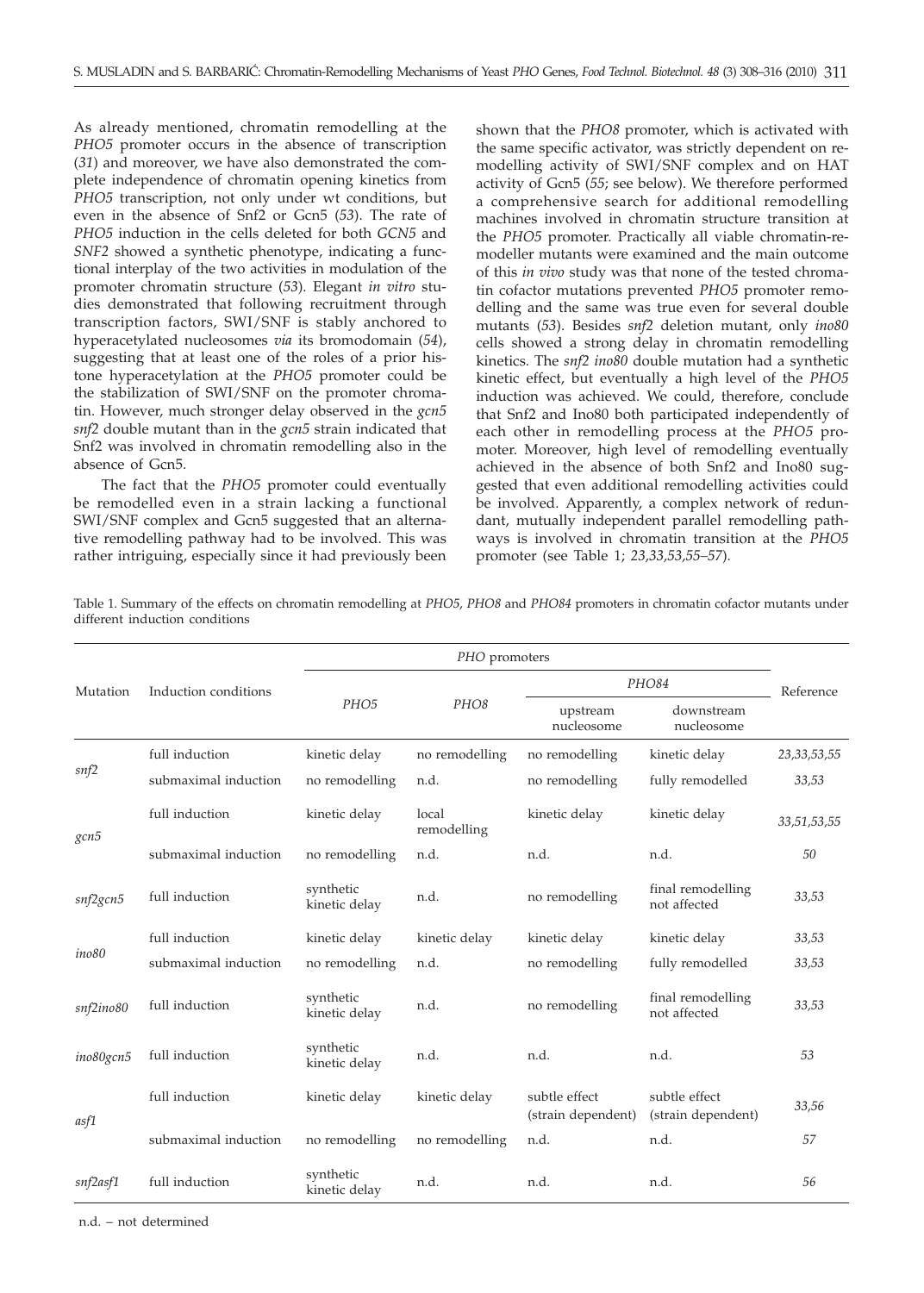The RSC complex, a rather abundant chromatin-remodelling complex in yeast belonging to the SWI/SNF family (*58*), has recently been shown to completely disassemble nucleosomes in the *in vitro* experiments (*59*). It is therefore possible that this complex plays a role, or even that it is a dedicated remodeller at the *PHO5* promoter. However, since the RSC activity is essential for the cell growth and, on the other hand, the induction of *PHO5* in a phosphate-free medium requires some rounds of replication (*37*), a possible critical role of the RSC complex in nucleosome disassembly at the *PHO5* promoter is not straightforward to examine *in vivo.*

Although the search for essential chromatin cofactor at the *PHO5* promoter under conditions of full induction failed, we showed that under submaximal induction conditions, achieved by the overexpression of Pho4 under otherwise repressive conditions, chromatin structure at the promoter was largely open in wt cells, but practically no opening in the absence of Snf2 or Ino80 was noticed (*53*) (Table 1). Such submaximal induction condition probably corresponds to early time points of induction kinetics in our measurements, or *PHO5* induction in the low-phosphate medium. Namely, Dhasarathy and Kladde (*60*) showed that more stringent cofactor requirements were observed using low-phosphate rather than phosphate-free medium. At low nuclear Pho4 concentration that occurred under low-phosphate conditions, SWI/SNF and Gcn5 were absolutely required for chromatin remodelling, while high nuclear Pho4 concentrations that occurred under phosphate-free conditions bypassed the need for both cofactors. Taken together, all these studies strongly suggested that the extent of induction led to more or less pronounced chromatin cofactor requirements at the *PHO5* promoter.

## **Chromatin Remodelling at the** *PHO5* **Promoter Results in Nucleosome Disassembly and Histone Eviction in** *trans*

Early studies of elucidation of chromatin remodelling mechanisms at the *PHO5* promoter were focused on identification of chromatin-modifying and -remodelling activities involved in chromatin modulation and on the interplay between transcriptional activators and chromatin cofactors during remodelling process. A fundamentally different question, concerning the molecular nature of a remodelled chromatin structure, emerged with time, *i.e.* what the broadly defined term 'chromatin remodelling' meant. Namely, it was unclear if at active promoters 'persistently altered nucleosomes' were present, or if remodelled promoter regions represented histone-free DNA. By using different approaches, it was simultaneously shown in Hoerz's and Kornberg's laboratories that chromatin remodelling at the *PHO5* promoter resulted in complete unfolding of nucleosomes and the loss of histones from the remodelled region (*23,61*), by an eviction mechanism in *trans* (*62,63*). However, even in the fully induced state on an average one nucleosome always remained at the promoter region that underwent remodelling (*62–64*). It was also recently suggested that sliding-mediated nucleosome disassembly mechanism might be involved at the *PHO5* promoter (*65*).

The finding that chromatin remodelling process at the *PHO5* promoter brought about disassembly of nucleosomes was rather suggestive for the involvement of histone chaperones, which could act as histone acceptor in *trans*. Indeed, we showed that the rate of histone eviction upon promoter induction was significantly delayed in the absence of histone H3/H4 chaperone Asf1 (*56*), while under submaximal induction conditions, in the low-phosphate medium, Asf1 function was essential for chromatin disassembly and *PHO5* activation (*56,57*). All these findings are in a good agreement with the existence of dynamic interplay between nucleosome assembly and disassembly at the activated *PHO5* promoter, resulting in net nucleosome depletion in the remodelled promoter region.

## **The Two Promoters Coregulated with the** *PHO5* **Promoter,** *PHO8* **and** *PHO84***, Show Differential Cofactor Requirements for Nucleosome Disassembly**

The *PHO8* promoter is coregulated by the same specific transactivator as *PHO5*, but it is a weaker promoter, *i.e.* transcriptional activity upon full induction is much lower (*32*). The two Pho4 binding sites at the *PHO8* promoter were mapped *in vitro*, but only the high affinity site, UASp2, was found to be functional *in vivo* (*29*), which could be an explanation for the lower strength of the *PHO8* promoter. The *PHO8* promoter is also regulated by remodelling of its chromatin structure. Under repressive conditions, the *PHO8* promoter is organized into an array of nucleosomes with UASp2 site localized in a short hypersensitive region between nucleosomes –3 and –4, while TATA element is covered by a stable, positioned nucleosome. Upon the promoter activation, a massive perturbation of the repressed chromatin structure was observed. In contrast to the *PHO5* promoter, only partial accessibility to nucleases and restriction enzymes was demonstrated at certain promoter regions, including the region that is under repressive conditions covered by nucleosome –1. This finding suggested the presence of incompletely remodelled or destabilized nucleosomes at the active promoter (*32*).

A search for cofactors required for modulation of chromatin architecture at the *PHO8* promoter revealed, as at the *PHO5* promoter, that the SWI/SNF and Ino80 remodelling complexes, the Gcn5 HAT activity and the histone chaperone Asf1 were involved (*33,55,56*) (Table 1). Interestingly, while at the *PHO5* promoter there is redundancy of chromatin remodelling pathways and no essential chromatin cofactor has been indentified yet, the Snf2 subunit of the SWI/SNF complex and Gcn5 are critically required at the *PHO8* promoter (*55*). It is also rather surprising that besides Snf2, another remodeller, Ino80, contributes to remodelling process as well (*53*). By elegant *in vitro* studies, different intrinsic stabilities of the *PHO5* and *PHO8* promoter nucleosomes were demonstrated, suggesting that the higher stability of *PHO8* promoter nucleosomes could explain higher stringency of cofactor requirements at this promoter (*66*).

With the aim to get more clear insight into the interplay between promoter chromatin architecture and nu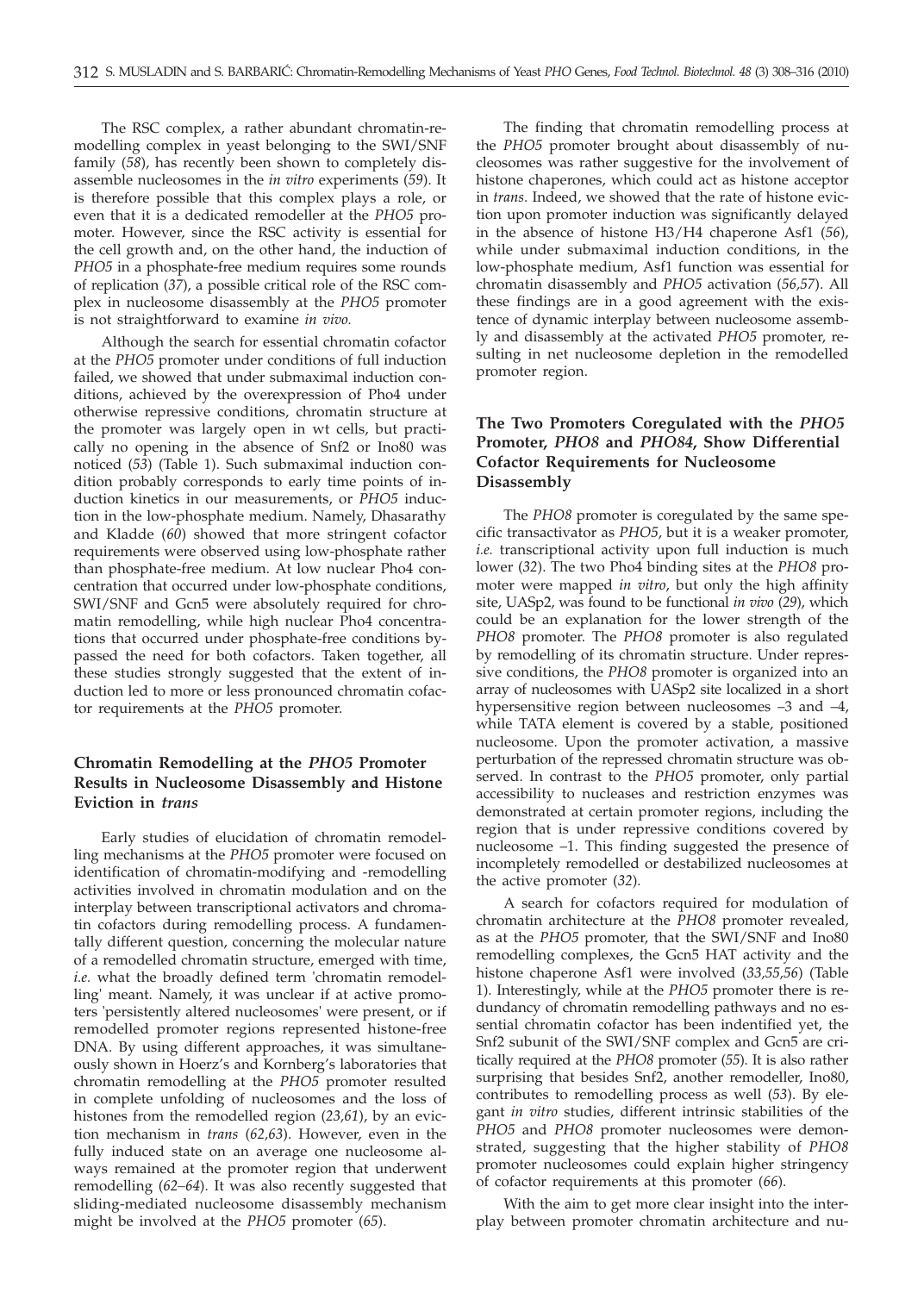cleosome stabilities at one side, and the number, affinity and positions of activator binding sites in the promoter chromatin context on the other side, we have recently extended our study on the third, the strongest *PHO* promoter, *PHO84*. Since the three *PHO* promoters of different strength are regulated by the same specific transactivator, they are an excellent model for comparative studies of chromatin modulation mechanisms at three promoters, particularly of their requirements for chromatin cofactors, without complication due to comparison of different transactivation mechanisms at the same time.

It had been reported previously that chromatin structure at the *PHO84* promoter underwent transition upon induction, but the requirement for chromatin cofactors was not studied (*34*). We have performed comprehensive studies with the *PHO84* promoter, regarding its chromatin architecture of repressed and active states as well as the role of chromatin cofactors and *cis*-regulatory elements in chromatin structure transition. In the repressed state, the *PHO84* promoter contains a short NFR, flanked by two positioned nucleosomes. Two high-affinity Pho4 binding sites are located in this NFR, while the other two low-affinity Pho4 sites are covered by nucleosomes positioned upstream and downstream from NFR. Interestingly, in contrast to the *PHO5* and *PHO8* promoters, proximal promoter region around TATA box is only semiprotected at the repressed promoter, suggesting the increased plasticity of a chromatin structure in this region. Upon induction, two nucleosomes flanking the short NFR region undergo remodelling, resulting in a large hypersensitive region upstream of the TATA box. Accessibility of the promoter region around the TATA box also increased upon induction, but not to the same high level as at the upstream regulatory region. We further showed that chromatin remodelling at the *PHO84* promoter eventually led to histone eviction (*33*), as it had been shown previously at the *PHO5* and *PHO8* promoters. Therefore, at all three *PHO* promoters, nucleosome disassembly is a common mechanism involved in their transcriptional activation.

As in the case of other two coregulated promoters, chromatin transition at the *PHO84* promoter and the consequent promoter activation were also strongly affected in the absence of Snf2, Ino80 and Gcn5 and to a lesser degree in the absence of Asf1 (*33*). However, with respect to stringency of cofactor requirements, the *PHO84* promoter behaved differently from either the *PHO5* or *PHO8* promoter. Surprisingly, remodelling of the upstream nucleosome critically depends on Snf2, whereas remodelling of the downstream one does not. Even under submaximal induction conditions, which can enhance the requirement for chromatin cofactors as shown at the *PHO5* promoter (*53*), the downstream nucleosome at the *PHO84* promoter was fully remodelled in the absence of Snf2. Furthermore, remodelling of the Snf2-dependent nucleosome is more strongly dependent on Ino80 than the remodelling of the other nucleosome (*33*) (Table 1). To our knowledge, the *PHO84* promoter is the first such example of differential remodelling pathways involved in disassembly of two neighbouring nucleosomes at the same promoter. Actually, the *PHO84* promoter appeared as a hybrid of the *PHO5* and *PHO8* promoters, containing one strictly Snf2-dependent nucleosome, re-

miniscent of the *PHO8* nucleosomes, and the other less stable, redundantly remodelled nucleosome, similar to the *PHO5* nucleosomes.

## **Intrinsic Properties of Individual Promoter Nucleosomes Determine the Stringency of Remodelling Cofactor Dependency**

Although there is a substantial knowledge about recruitment of chromatin cofactors to promoters, it is still rather unclear why the promoters exhibit differential requirements for chromatin modifiers and remodellers. Studies with the three *PHO* promoters, activated by the same transactivator but *via* distinct remodelling pathways, clearly show that the requirements for chromatin cofactors are not determined exclusively by a specific activator that triggers chromatin remodelling process at promoters. This is even more clearly shown at the *PHO84* promoter, where two neighbouring nucleosomes are remodelled by different remodelling pathways. Moreover, the *PHO5* promoter variant, which is under control of the Gal4 activator, demonstrated the same chromatin transition pattern upon activation and the same cofactor requirements as the wild type *PHO5* promoter (*51,53*), showing that the program of chromatin cofactor recruitment and stringency of cofactor dependence does not depend strictly on Pho4 as the trigger, but it is rather determined by the specific promoter chromatin structure.

As already mentioned, it was shown that the stringency of cofactor requirements for chromatin remodelling at the *PHO5* promoter was dependent on the amount of Pho4 recruited to the promoter (*53,56,60*) and this was also true for the upstream nucleosome at the *PHO84* promoter, which became critically dependent on Ino80 under submaximal induction conditions, *i.e.* when less Pho4 was bound to the promoter (*33*). This relationship between Pho4 occupancy at the promoter and the stringency of cofactor requirements could be a valid explanation for the difference in the stringency of cofactor requirements between the *PHO5* and *PHO8* promoters, since the *PHO8* promoter has only one Pho4 binding site and therefore less Pho4 could be recruited to this promoter than to the *PHO5* promoter, containing two cooperative Pho4 binding sites. However, this effect cannot explain the promoter-internal difference in cofactor requirements for remodelling of the two neighbouring nucleosomes at the *PHO84* promoter, since here both nucleosomes are simultaneously remodelled under the same level of Pho4 recruitment. An alternative explanation for differential stringency of cofactor dependence at individual nucleosome was offered by previous *in vitro* studies, demonstrating that the nucleosomes at the *PHO8* promoter were intrinsically more stable than those at the *PHO5* promoter, which raised a hypothesis that different stringency of cofactor requirements for nucleosome remodelling was due to their different intrinsic stabilities (*66*). Using the same methodology, we demonstrated that two nucleosomes at the *PHO84* promoter differed in their intrinsic stabilities, as predicted also *in silico* (*67*): the upstream nucleosome, remodelling of which was strictly Snf2-dependent, was more stable than the downstream one (*33*). Causal relationship between cofactor requirements and nucleosome stabilities at the *PHO84* promoter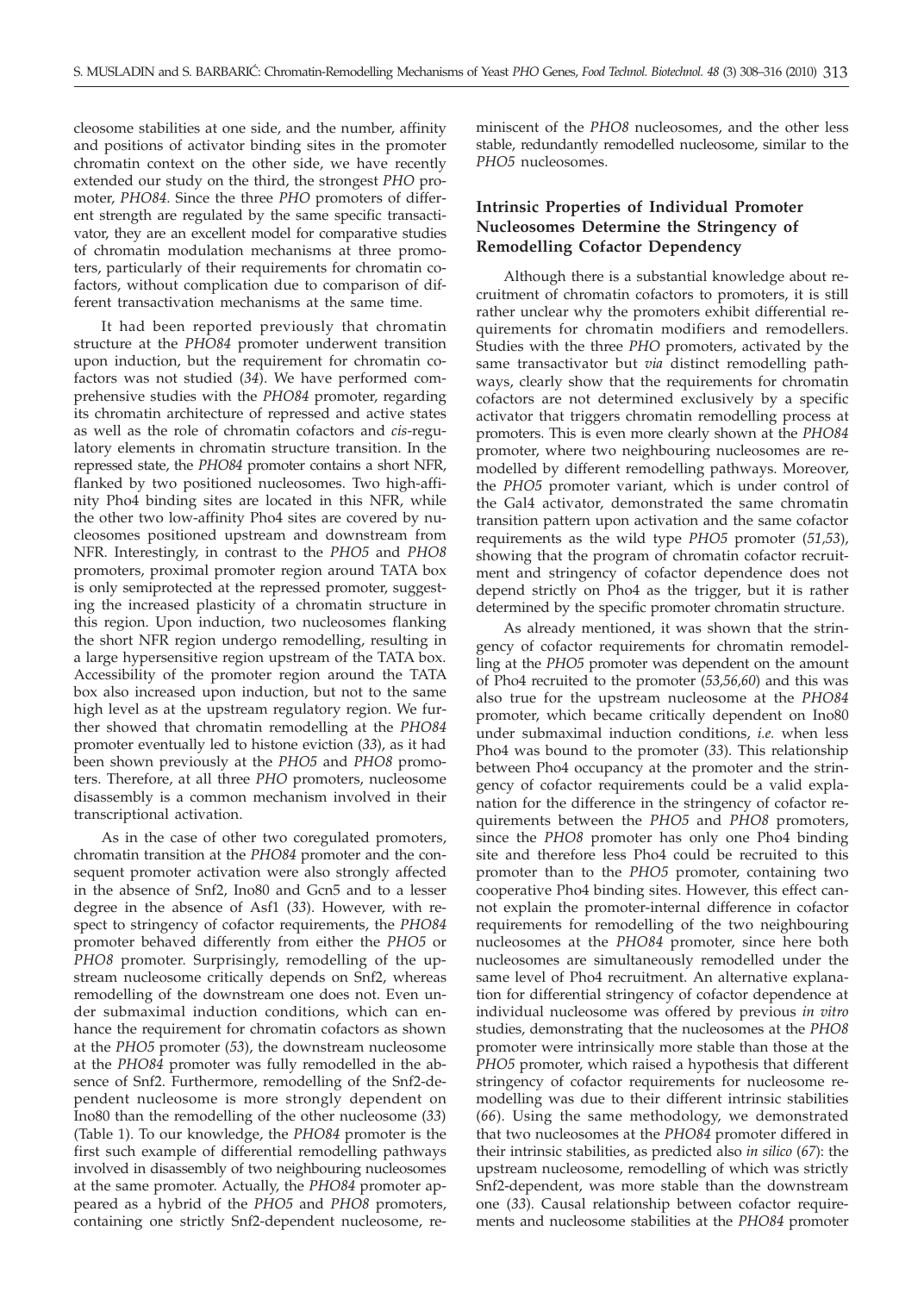was also confirmed *in vivo*. By introducing destabilizing mutations at the position of the upstream nucleosome, as confirmed by progressively lowered N-score (*67*) for this region and the lower nucleosome stability in the *in vitro* assay, progressively more remodelling of this nucleosome in the absence of Snf2 was observed. On the basis of these findings we concluded that the stringency of chromatin cofactor requirements for nucleosome disassembly at the *PHO84* promoter is determined, at least to a large degree, by intrinsic stabilities of individual promoter nucleosomes (*33*).

#### **Concluding Remarks**

Transcriptional regulation by remodelling promoter chromatin structures has been studied for decades and it is now widely accepted that this regulation involves dynamic competition between nucleosomes and transcription factors for regulatory sequences in the promoters. Under appropriate conditions, transcription factors collaborate with nucleosome-modifying and -remodelling factors in modulation of chromatin structure to expose regulatory sites and allow promoter activation. The general logic and outline of chromatin-remodelling strategies have been revealed to a large degree, but details and a sequence of individual steps and their orchestration in remodelling events are a subject of current and future studies.

The pioneer studies with the yeast *PHO5* promoter and the later studies with two other coregulated *PHO* promoters, *PHO8* and *PHO84*, have had an important impact on our present understanding of the general principle of transcriptional regulation by remodelling promoter chromatin structure. These three promoters represent an attractive model system for further elucidation of chromatin remodelling mechanisms. Regarding their overall chromatin structure at the repressed state, the *PHO5* and *PHO84* promoters could be considered as 'closed' or, as recently suggested, 'covered' promoter category (*68*) typical for highly regulated promoters. At promoters of this type, nucleosomes cover the transcription start site and proximal promoter elements as well as at least some of the transcriptional activator-binding sites and therefore these promoters show rather strong remodelling dependence for their activation. Although remodelling event at these promoters is triggered by the same specific activator, distinct chromatin transition patterns and differential cofactor requirements have been observed. Therefore, the three *PHO* promoters are a favourable system to address the question of causal dependence between promoter chromatin architectures, as well as intrinsic properties of their nucleosomes and a stringency of cofactor requirement for their remodelling, without complication of comparing different transactivation mechanisms, as would be the case if the promoters activated with different activators were compared.

It is of essential importance for further elucidation of chromatin remodelling mechanisms to directly connect mechanistic abilities of chromatin remodellers determined *in vitro* with remodelling events observed *in vivo*. In this regard, further studies with the *PHO* promoters, as an already well characterised and established model system *in vitro* and *in vivo*, are expected to reveal

the important details and to further enhance our understanding of chromatin-remodelling mechanisms.

#### *Acknowledgements*

We would like to thank V. Fajdetić for technical assistance.

#### **References**

- *1.* R.D. Kornberg, Y. Lorch, Twenty-five years of the nucleosome, fundamental particle of the eukaryote chromosome, *Cell, 98* (1999) 285–294.
- *2.* M.F. Dion, T. Kaplan, M. Kim, S. Buratowski, N. Friedman, O.J. Rando, Dynamics of replication-independent histone turnover in budding yeast, *Science, 315* (2007) 1405–1408.
- *3.* A. Jamai, R.M. Imoberdorf, M. Strubin, Continuous histone H2B and transcription-dependent histone H3 exchange in yeast cells outside of replication, *Mol. Cell, 25* (2007) 345–355.
- *4.* A. Rufiange, P.E. Jacques, W. Bhat, F. Robert, A. Nourani, Genome-wide replication-independent histone H3 exchange occurs predominantly at promoters and implicates H3 K56 acetylation and Asf1, *Mol. Cell, 27* (2007) 393–405.
- *5.* G.J. Narlikar, H.Y. Fan, R.E. Kingston, Cooperation between complexes that regulate chromatin structure and transcription, *Cell, 108* (2002) 475–487.
- *6.* A. Loyola, G. Almouzni, Histone chaperones, a supporting role in the limelight, *Biochim. Biophys. Acta, 1677* (2004) 3–11.
- *7.* P.B. Becker, W. Hörz, ATP-dependent nucleosome remodeling, *Annu. Rev. Biochem. 71* (2002) 247–273.
- *8.* A. Eberharter, P.B. Becker, ATP-dependent nucleosome remodelling: Factors and functions, *J. Cell Sci. 117* (2004) 3707–3711.
- *9.* T. Tsukiyama, The *in vivo* functions of ATP-dependent chromatin-remodelling factors, *Nat. Rev. Mol. Cell Biol. 3* (2002) 422–429.
- *10.* M. Vignali, A.H. Hassan, K.E. Neely, J.L. Workman, ATPdependent chromatin-remodeling complex, *Mol. Cell Biol. 20* (2000) 1899–1910.
- *11.* C.R. Clapier, B.R. Cairns, The biology of chromatin remodeling complexes, *Ann. Rev. Biochem. 78* (2009) 273–304.
- *12.* I. Whitehouse, A. Flaus, B.R. Cairns, M. F. White, J.L. Workman, T. Owen-Hughes, Nucleosome mobilization catalysed by the yeast SWI/SNF complex, *Nature, 400* (1999) 784– 787.
- *13.* Y. Lorch, M. Zhang, R.D. Kornberg, Histone octamer transfer by a chromatin-remodeling complex, *Cell, 96* (1999) 389–392.
- *14.* A. Saha, J. Wittmeyer, B.R. Cairns, Chromatin remodelling: The industrial revolution of DNA around histones, *Nature Rev. Mol. Cell Biol. 7* (2006) 437–447.
- *15.* G. Langst, E.J. Bonte, D.F. Corona, P.B. Becker, Nucleosome movement by CHRAC and ISWI without disruption or *trans*-displacement of histone octamer, *Cell, 97* (1999) 843–852.
- *16.* T. Ito, M. Bulger, M.J. Pazin, R. Kobayashi, J.T. Kadonaga, ACF, an ISWI-containing and ATP-utilizing chromatin assembly and remodeling factor, *Cell, 90* (1997) 145–155.
- *17.* G. Mizuguchi, X. Shen, J. Landry, W.H. Wu, S. Sen, C. Wu, ATP-driven exchange of histone H2AZ variant catalyzed by SWR1 chromatin remodeling complex, *Science, 303* (2004) 343–348.
- *18.* D.E. Sterner, S.L. Berger, Acetylation of histones and transcription-related factors, *Microbiol. Mol. Biol. Rev. 64* (2000) 435–459.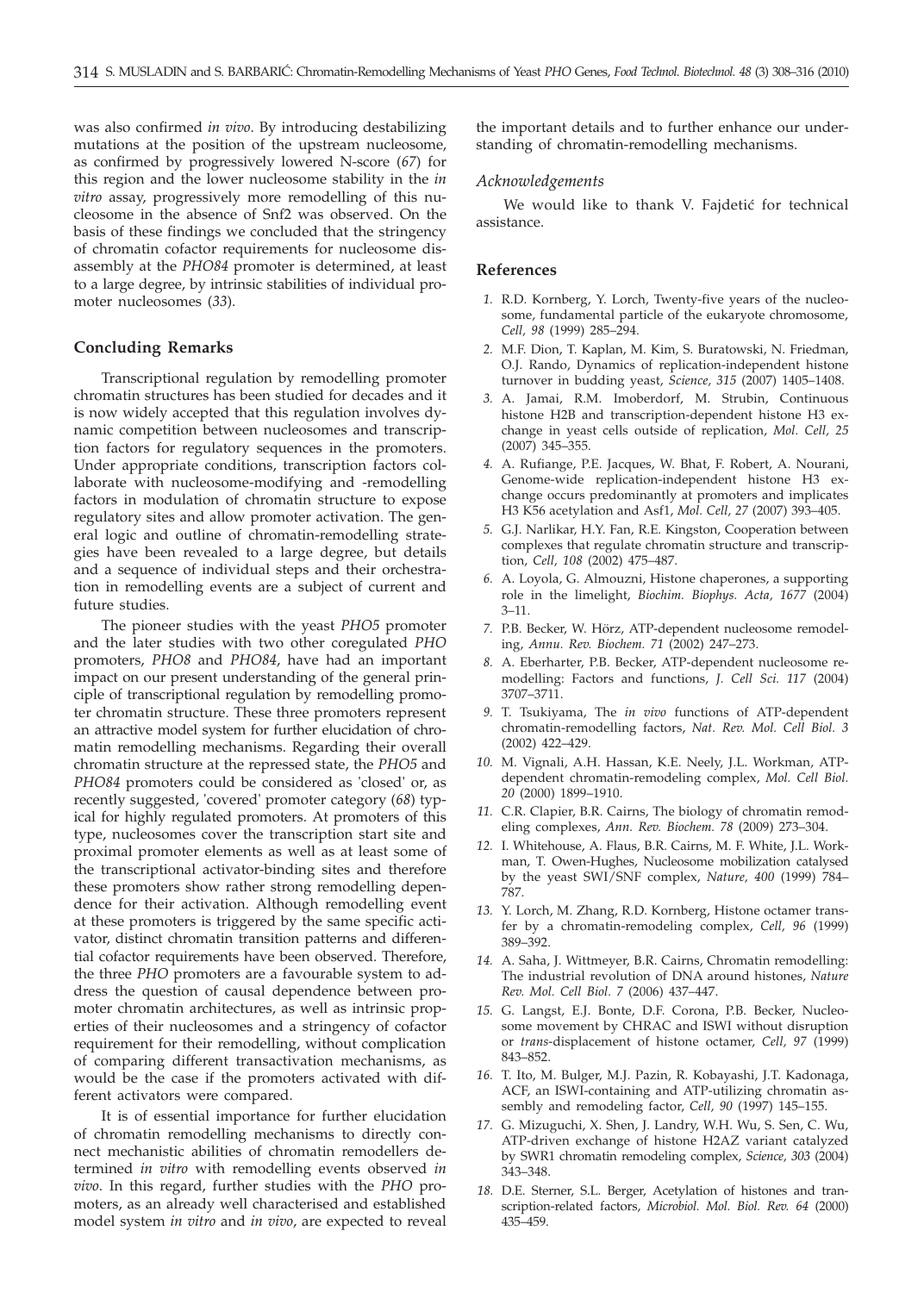- *19.* P.D. Gregory, K. Wagner, W. Hörz, Histone acetylation and chromatin remodeling, *Exp. Cell Res. 265* (2001) 195–202.
- *20.* S. Roth, J. Denu, C. Allis, Histone acetyltransferases, *Annu. Rev. Biochem. 70* (2001) 81–120.
- *21.* S.L. Berger, Histone modifications in transcriptional regulation, *Curr. Opin. Genet. Dev. 12* (2002) 142–148.
- *22.* J.E. Krebs, C.J. Fry, M.L. Samuels, C.L. Peterson, Global role for chromatin remodeling enzymes in mitotic gene expression, *Cell, 102* (2000) 578–598.
- *23.* H. Reinke, W. Hörz, Histones are first hyperacetylated and then loose contact with the activated *PHO5* promoter, *Mol. Cell, 11* (2003) 1599–1607.
- *24.* M.P. Cosma, T. Tanaka, K. Nasmyth, Ordered recruitment of transcription and chromatin remodeling factors to a cell cycle- and developmentally regulated promoter, *Cell, 97* (1999) 299–311.
- *25.* H. Reinke, P.D. Gregory, W. Horz, A transient histone hyperacetylation signal marks nucleosomes for remodeling at the *PHO8* promoter *in vivo*, *Mol. Cell, 7* (2001) 529–538.
- *26.* S. Barbaric, B. Kozulic, B. Ries, P. Mildner, Physicochemical and kinetic properties of acid phosphatase from *Saccharomyces cerevisiae*, *J. Biol. Chem. 259* (1984) 878–883.
- *27.* N. Ogawa, N. Hayashi, H. Saito, K. Noguchi, Y. Yamashita, Y. Oshima: Regulatory circuits for phosphatase genes in *Saccharomyces cervisiae*: Specific *cis*-acting sites in *PHO* promoters for binding the positive regulator Pho4p. In: *Phosphate in Microorganisms*, A. Torriani-Gorini, E. Yagil, S. Silver (Eds.), ASM, Washington DC, USA (1994) pp. 56–62.
- *28.* A. Komeili, E.K. O'Shea, Roles of phosphorylation sites in regulating activity of the transcription factor Pho4, *Science, 284* (1999) 977–980.
- *29.* S. Barbaric, M. Münsterkötter, J. Svaren, W. Hörz, The homeodomain protein Pho2 and the basic-helix-loop-helix protein Pho4 bind DNA cooperatively at the yeast *PHO5* promoter, *Nucl. Acids Res. 24* (1996) 4479–4486.
- *30.* A. Almer, H. Rudolph, A. Hinnen, W. Hörz, Removal of positioned nucleosomes from the yeast *PHO5* promoter upon *PHO5* induction releases additional upstream activating DNA elements, *EMBO J. 5* (1986) 2689–2696.
- *31.* K.D. Fascher, J. Schmitz, W. Hörz, Structural and functional requirements for the chromatin transition at the *PHO5* promoter in *Saccharomyces cerevisiae* upon *PHO5* activation, *J. Mol. Biol. 231* (1993) 658–667.
- *32.* S. Barbaric, K.D. Fascher, W. Hörz, Activation of the weakly regulated *PHO8* promoter in *S. cerevisiae*: Chromatin transition and binding sites for the positive regulator protein Pho4, *Nucleic Acids Res. 20* (1992) 1031–1038.
- *33.* C.J. Wippo, B. Silic Krstulovic, F. Ertel, S. Musladin, D. Blaschke, S. Stürzl, G.C. Yuan, W. Hörz, P. Korber, S. Barbaric, Differential cofactor requirements for histone eviction from two nucleosomes at the yeast *PHO84* promoter are determined by intrinsic nucleosome stability, *Mol. Cell. Biol. 29* (2009) 2960–2981.
- *34.* F.H. Lam, D.J. Steger, E.K. O'Shea, Chromatin decouples promoter threshold from dynamic range, *Nature, 453* (2008) 246–250.
- *35.* P.D. Gregory, S. Barbaric, W. Hörz, Restriction nucleases as probes for chromatin structure, *Methods Mol. Biol. 119* (1999) 417–425.
- *36.* A. Almer, W. Hörz, Nuclease hypersensitive region with adjacent positioned nucleosomes mark the gene boundaries of the *PHO5/PHO3* locus in yeast, *EMBO J. 5* (1986) 2681–2687.
- *37.* A. Schmid, K.D. Fascher, W. Hörz, Nucleosome disruption at the yeast *PHO5* promoter upon *PHO5* induction occurs in the absence of DNA replication, *Cell, 71* (1992) 853–864.
- *38.* M. Han, M. Grunstein, Nucleosome loss activates yeast downstream promoters *in vivo*, *Cell, 55* (1988) 1137–1145.
- *39.* K.D. Fascher, J. Schmitz, W. Hörz, Role of *trans*-activating proteins in the generation of active chromatin at the *PHO5* promoter in *S. cerevisiae*, *EMBO J. 9* (1990) 2523–2528.
- *40.* J. Svaren, W. Hörz, Transcriptional factors *vs* nucleosomes: Regulation of the *PHO5* promoter in yeast, *Trends. Biochem. Sci. 22* (1997) 93–97.
- *41.* S. Barbaric, M. Münsterkötter, C. Goding, W. Hörz, Cooperative Pho2-Pho4 interactions at the *PHO5* promoter are critical for binding of Pho4 to UASp1 and for efficient transactivation by Pho4 at UASp2, *Mol. Cell Biol. 18* (1998) 2629–2639.
- *42.* J. Svaren, J. Schmitz, W. Hörz, The transactivation domain of Pho4 is required for nucleosome disruption at the *PHO5* promoter, *EMBO J. 13* (1994) 4856–4862.
- *43.* P.C. McAndrew, J. Svaren, S.R. Martin, W. Hörz, C.R. Goding, Requirements for chromatin modulation and transcription activation by the Pho4 acidic activation domain, *Mol. Cell Biol. 18* (1998) 5818–5827.
- *44.* K.E. Neely, A.H. Hassan, C.E. Brown, L. Howe, J.L. Workman, Transcription activator interactions with multiple SWI/SNF subunits, *Mol. Cell Biol. 22* (2002) 1615–1625.
- *45.* R. Utley, K. Ikeda, P. Grant, J. Côté, D. Steger, A. Eberharter, S. John, J. Workman, Transcriptional activators direct histone acetyltransferase complexes to nucleosomes, *Nature, 394* (1998) 498–502.
- *46.* C. Brown, L. Howe, K. Sousa, S. Alley, M. Carrozza, S. Tan, J. Workman, Recruitment of HAT complexes by direct activator interactions with the ATM-related Tra1 subunit, *Science, 292* (2001) 2333–2337.
- *47.* L. Gaudreau, A. Schmid, D. Blaschke, M. Ptashne, W. Hörz, RNA polimerase II holoenzyme recruitment is sufficient to remodel chromatin at the yeast *PHO5* promoter, *Cell, 89* (1997) 55–62.
- *48.* U. Venter, J. Svaren, J. Schmitz, A. Schmid, W. Hörz, A nucleosome precludes binding of the transcription factor Pho4 *in vivo* to a critical target site in the *PHO5* promoter, *EMBO J. 13* (1994) 4848–4855.
- *49.* P. Sudarsanam, Y. Cao, L. Wu, B.C. Laurent, F. Winston, The nucleosome remodeling complex, Snf/Swi, is required for the maintenance of transcription *in vivo* and is partially redundant with the histone acetyltransferase, Gcn5, *EMBO J. 18* (1999) 3101–3106.
- *50.* P. Gregory, A. Schmid, M. Zavari, L. Lui, S. Berger, W. Hörz, Absence of Gcn5 HAT activity defines a novel state in the opening of chromatin at the *PHO5* promoter in yeast, *Mol. Cell, 1* (1998) 495–505.
- *51.* S. Barbaric, J. Walker, A. Schmid, J.Q. Svejstrup, W. Hörz, Increasing the rate of chromatin remodeling and gene activation –  $\breve{A}$  novel role for the histone acetyltransferase Gcn5, *EMBO J. 17* (2001) 4944–4951.
- *52.* S. Barbaric, H. Reinke, W. Hörz, Multiple mechanistically distinct functions of SAGA at the *PHO5* promoter, *Mol. Cell Biol. 10* (2003) 3468–3476.
- *53.* S. Barbaric, T. Luckenbach, A. Schmid, D. Blaschke, W. Hörz, P. Korber, Redundancy of chromatin remodeling pathways for the induction of the yeast *PHO5* promoter *in vivo*, *J. Biol. Chem. 282* (2007) 27610–27621.
- *54.* A. Hassan, P. Prochasson, K. Neely, S. Galasinski, M. Chandy, M. Carrozza, J. Workman, Function and selectivity of bromodomains in anchoring chromatin-modifying complexes to promoter nucleosomes, *Cell, 111* (2002) 369– 379.
- *55.* P.D. Gregory, A. Schmid, M. Zavari, M. Münsterkötter, W. Hörz, Chromatin remodelling at the *PHO8* promoter requires SWI-SNF and SAGA at a step subsequent to activator binding, *EMBO J. 18* (1999) 6407–6414.